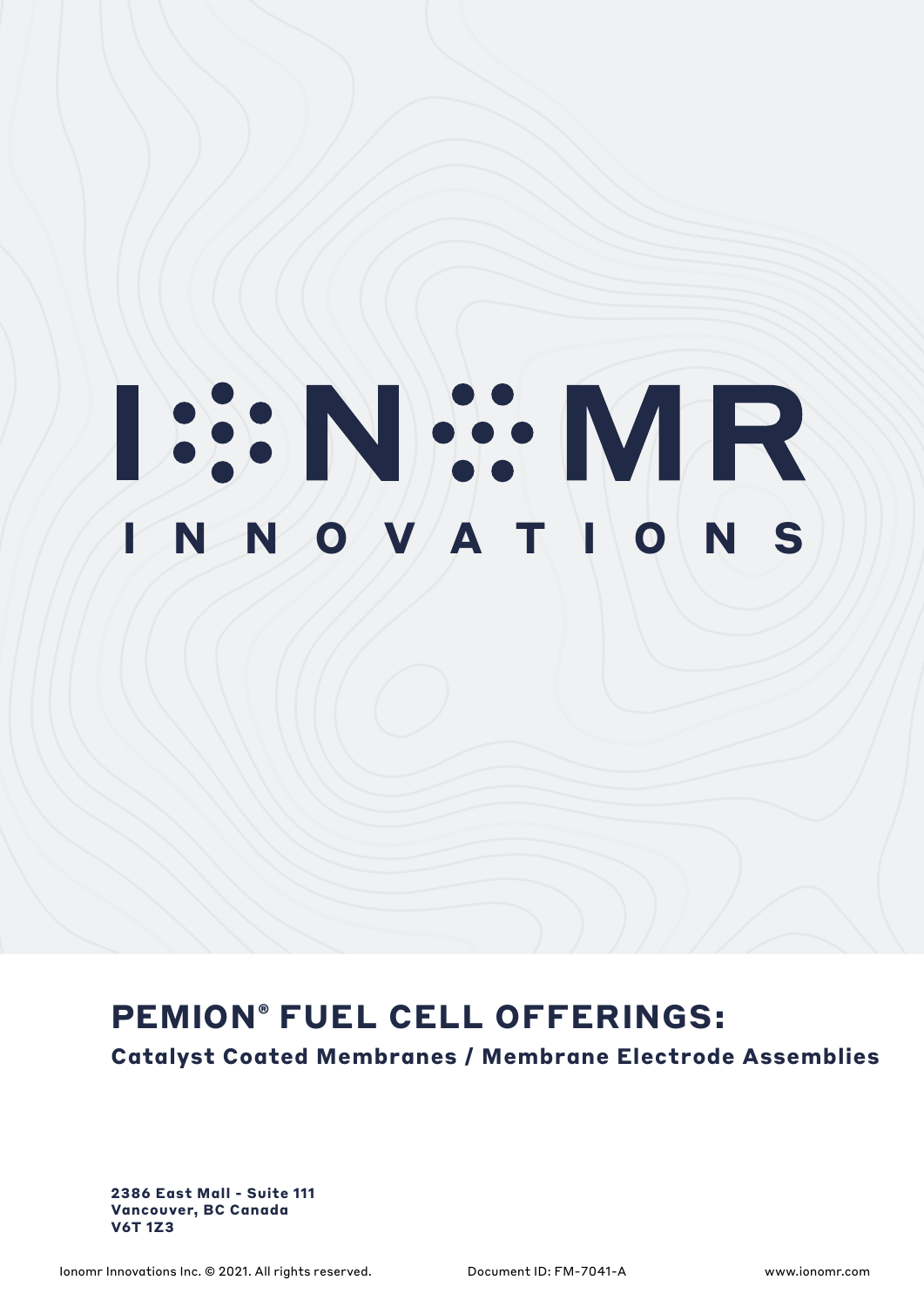

# **CCMS / MEAs**

Catalyst Coated Membranes / Membrane Electrode Assemblies

Ionomr Innovations provides ion-exchange materials and core components for polymer electrolyte membrane fuel cells as a convenient assessment tool for evaluation and integration of its proton exchange membrane and ionomer technologies:

### **Catalyst coated membranes**

In standard and custom sizes coated with standardized catalyst layers

### **Membrane electrode assemblies**

In standard and custom sizes in multi-layer configurations comprising standardized catalyst layers, framing materials, and gas **Hydrogen Fuel Cell CCMs**<br>diffusion layers.



Figure 1. Performance and area resistance reference data for a 5-layer PF1-HLF8-15-X MEA, 150 kPa<sub>g</sub> under H2/Air at 80 °C



| <b>Hydrogen Fuel Cell CCMs</b> |                                                                                       |                                                                                        |  |  |  |
|--------------------------------|---------------------------------------------------------------------------------------|----------------------------------------------------------------------------------------|--|--|--|
| <b>Active area:</b>            |                                                                                       | 5, 25, 50 cm <sup>2</sup><br>Custom configurations<br>up to 450 cm <sup>2</sup>        |  |  |  |
| <b>Membranes:</b>              |                                                                                       | <b>PF1-HLF8-15-X</b>                                                                   |  |  |  |
| lonomers:                      |                                                                                       | <b>SSC PFSA</b><br>Pemion PP1-HNN8-00-X<br>(coming soon)                               |  |  |  |
| <b>Catalysts:</b>              |                                                                                       | 0.4 mg/cm <sup>2</sup> total Pt/C<br>$0.3$   0.1 mg/cm <sup>2</sup><br>Cathode   Anode |  |  |  |
| H <sub>2</sub> Crossover:      |                                                                                       | < 2 mA/cm <sup>2</sup> (ambient)<br>< 6 mA/cm <sup>2</sup> (150 kPag)                  |  |  |  |
| <b>Hydrogen Fuel Cell MEAs</b> |                                                                                       |                                                                                        |  |  |  |
| 3-layer:                       |                                                                                       | A Pemion® membrane coated<br>with standard anode and<br>cathode catalyst layers        |  |  |  |
| 5-layer:                       | The aforementioned CCM, with<br>framing materials affixed to<br>both sides            |                                                                                        |  |  |  |
| 7-layer:                       | A CCM with frames, as well as<br>gas diffusion layers (GDLs)<br>affixed to both sides |                                                                                        |  |  |  |